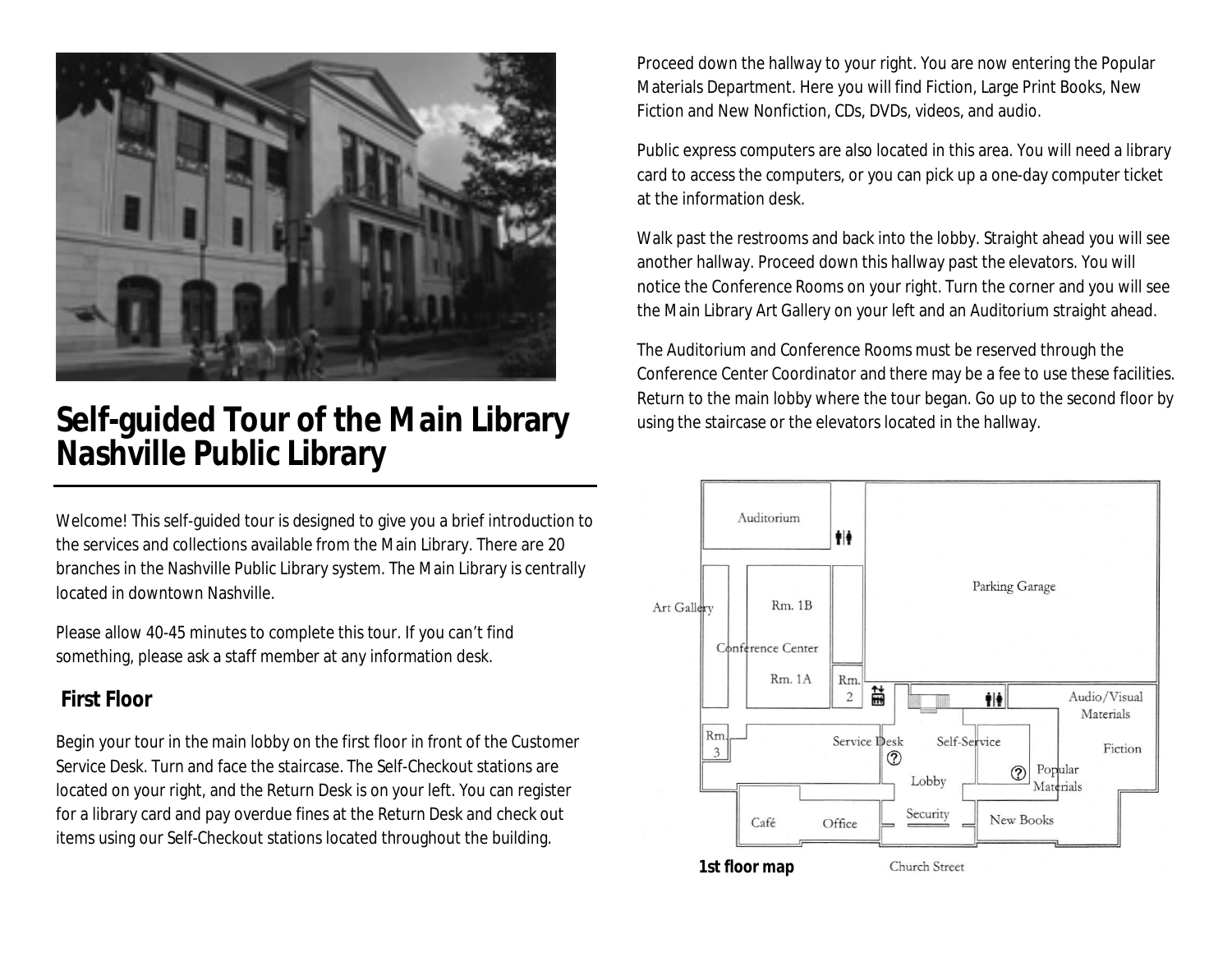## **Second Floor**

The next area of interest is the Children's Department. The elevator takes you directly into this area. If you go up the stairs, turn left into the Children's Department. Here you will find over 100,000 book and movies for children. Notice the tot-sized furniture and the Ryman Auditorium motif on the Information Desk and computer carrels. Walk past the computers to the Children's Theater. Outside the theater you will see some of the puppets that have been used in previous puppet shows. There are free story times and puppet shows every week. Everyone is invited to attend.

From the theater you can exit through the side door into the Courtyard. You may enjoy food and beverages in the Courtyard. You may also bring library books here to read while you have lunch, or just relax and enjoy the fresh air.



Exit through the door that goes back to the second floor lobby. You will go

left into the Special Collections Center, which serves as an access point for the library's oral history collections. Once inside the center you will find a large screen displaying the library's extensive digital collection. Also take a peek at the touch screen kiosks that allow you to listen to excerpts of oral histories as well as view historic photographs and documents.

Walk out into the hallway and turn left. Straight ahead is the Public Computer Classroom. The classroom is home to our monthly library Computer Classes. It is also available to qualified organizations for Internet workshops, webinars, or computer learning.

Walk out into the second floor lobby again. There is a balcony overlooking the first floor lobby. This is the Courtyard Gallery and is used as an exhibition area. Go across the balcony and walk into the Nashville Room. The Nashville Room is part of the Special Collections Division of the library and contains information on local history and genealogy. Old issues of the Nashville Banner and Tennessean are available here on microfilm. All material in the Special Collections Division is for library use only. To your left is the Civil Rights Room. This room is dedicated to the Civil Rights Movement and the events that took place in Nashville. Now exit the Nashville Room and go back across the balcony towards the stairs. From here you will take the stairs or the elevator to the third floor.

## **Third Floor**

The third floor lobby features murals that depict the evolution of our city over two centuries.

Turn left and walk through the Periodicals section. Current magazines and newspapers are located on your left. Back issues are located on your right. Most magazines are bound into books. Some older magazines and newspapers are on microfilm or microfiche. The oldest periodical we own dates back to 1769.

The next area is the Library Services for the Deaf and Hard of Hearing and Equal Access Program. In addition to helping individuals with disabilities, this